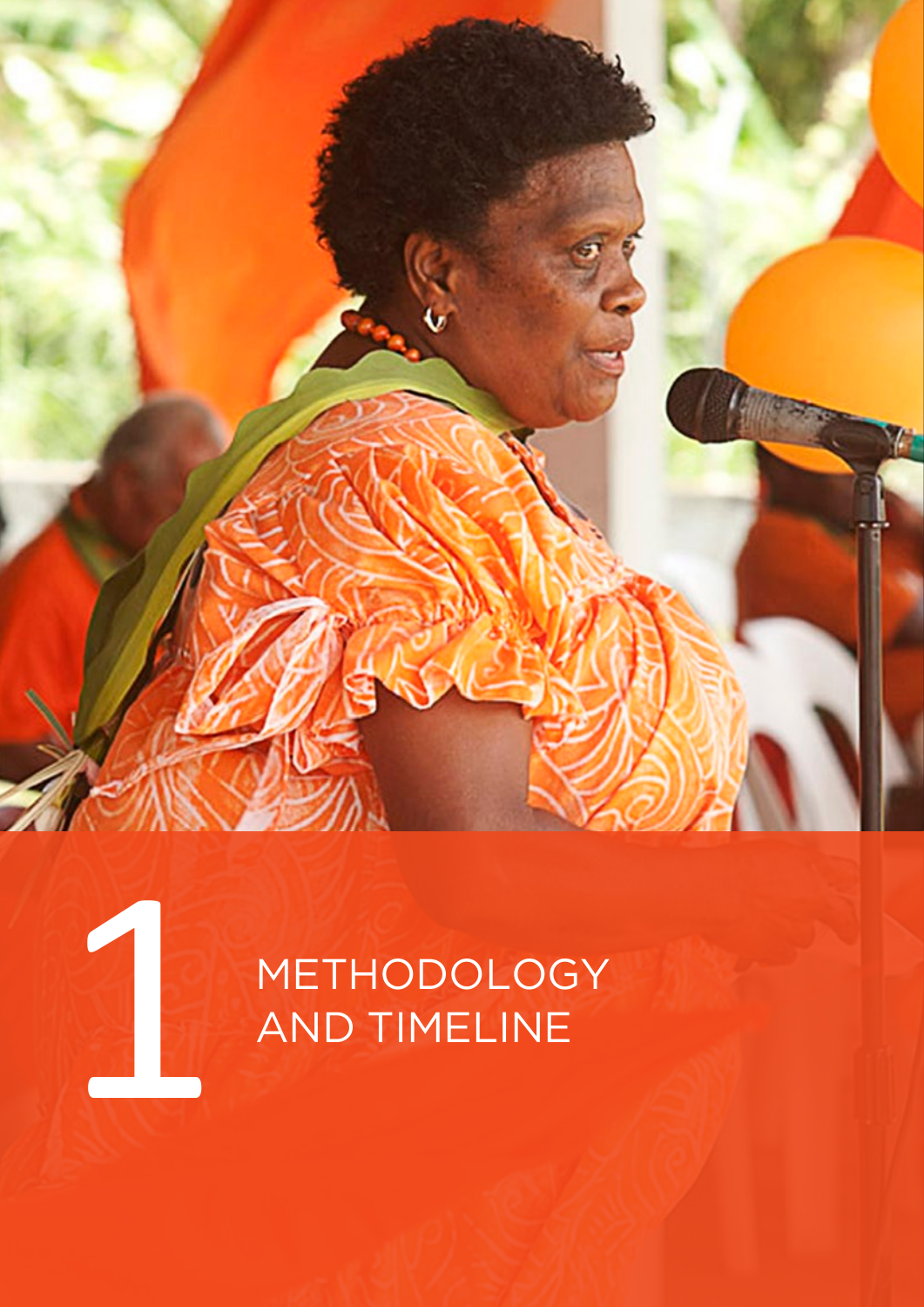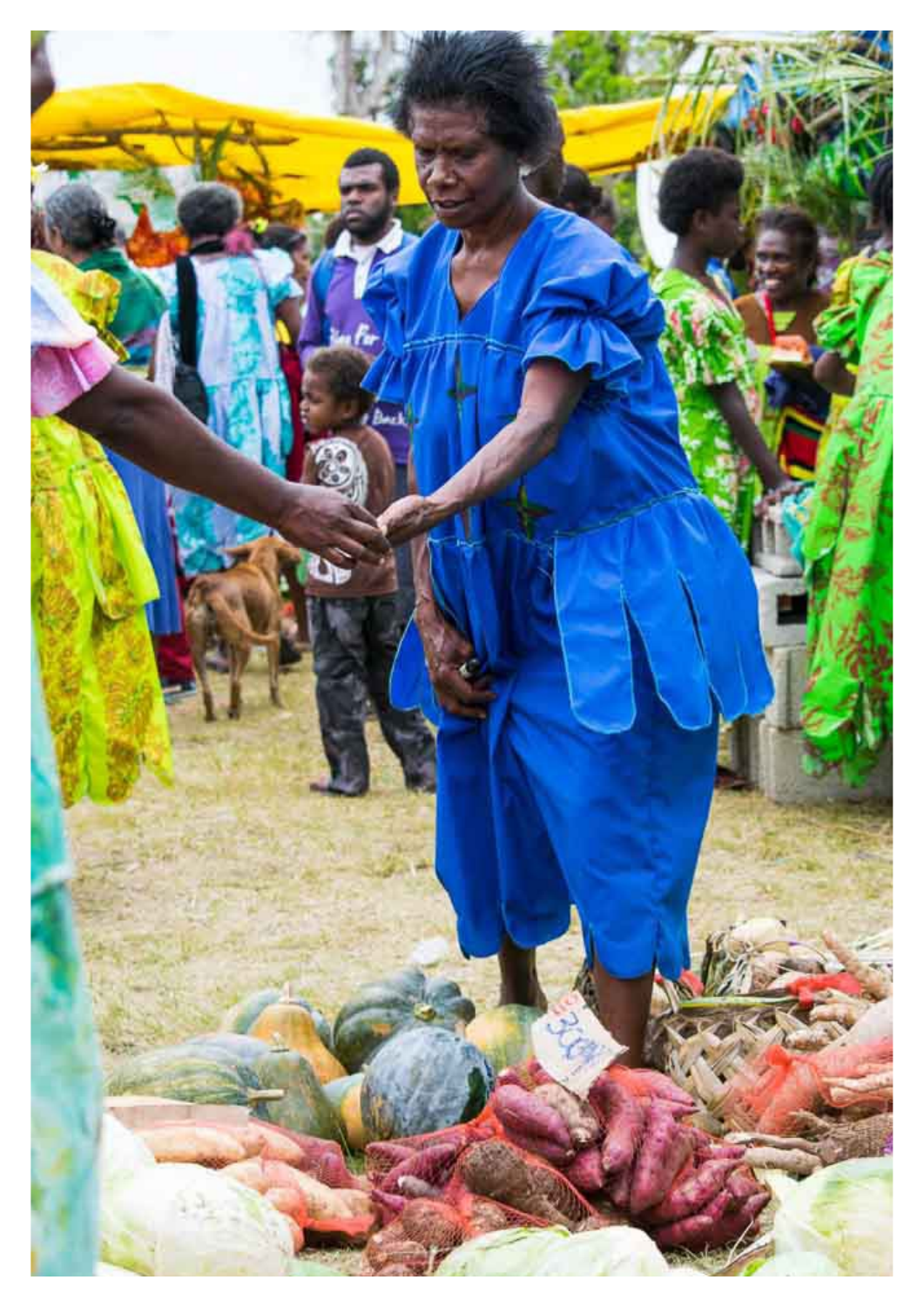# METHODOLOGY AND TIMELINE

## **a. Research Aim and Scope**

The aim of the UN Women research project is to:

- Consider the extent to which women and children are able to access the formal justice system in Vanuatu,
- Understand the barriers that currently impede women and children's access to the formal justice system, and
- Together with Vanuatu formal justice sector agencies, consider approaches that would increase the proportion of women and children accessing the formal justice system, particularly in violence cases, and the quality of the services provided.

UN Women and Vanuatu justice sector agencies agreed that the research project would consider women and children's access to the formal justice system in Vanuatu in the following types of cases:

#### **Supreme Court**

- **Criminal cases:** Serious Crimes (including sexual offences)
- **Civil Cases:** Family law/matrimonial
- **Adoption cases**. 1

#### **Magistrates Court**

- **Criminal cases:** Family Protection Act (domestic violence offences*)* and Penal Code (preliminary investigation) cases
- **Criminal:** Maintenance of Family Act (desertion)
- **Violence cases:** Family Protection Act: Protection order cases
- **Civil Cases:** matrimonial/family law (uncontested petitions for divorce etc.)

#### **Island Court**

• **Civil cases:** Maintenance of Children cases (applicant is a woman).



Photo credit: UN Women/Murray Lloyd

## **b. Research Approach**

It was agreed with the heads of justice sector agencies that the research would include analysis of the following sources of information on how women and children access the formal justice system in Vanuatu:

- **I.** Agency<sup>2</sup> Data 2012-2015
- **II.** Agency Budget Documents Budget Proposals and Appropriations 2013–2015
- **III.** Interviews with Justice Agency Stakeholders
- **IV.** Individual Case Studies highlighting various aspects of the delivery of justice for women and children.

In addition, the research team has conducted a literature review and considered previous recommendations made by researchers, formal justice sector agencies, civil society, INGO's and the Committee for CEDAW.

Photo credits, page39: UN Women/Murray Lloyd; previous page: UN Women/Nicky Kuautonga

<sup>1</sup> Adoption cases are dealt with as a separate category of case by the Supreme Court.

<sup>2</sup> Police, Prosecution, Courts and Vanuatu Women's Centre. The Office of the Public Solicitor made no data available.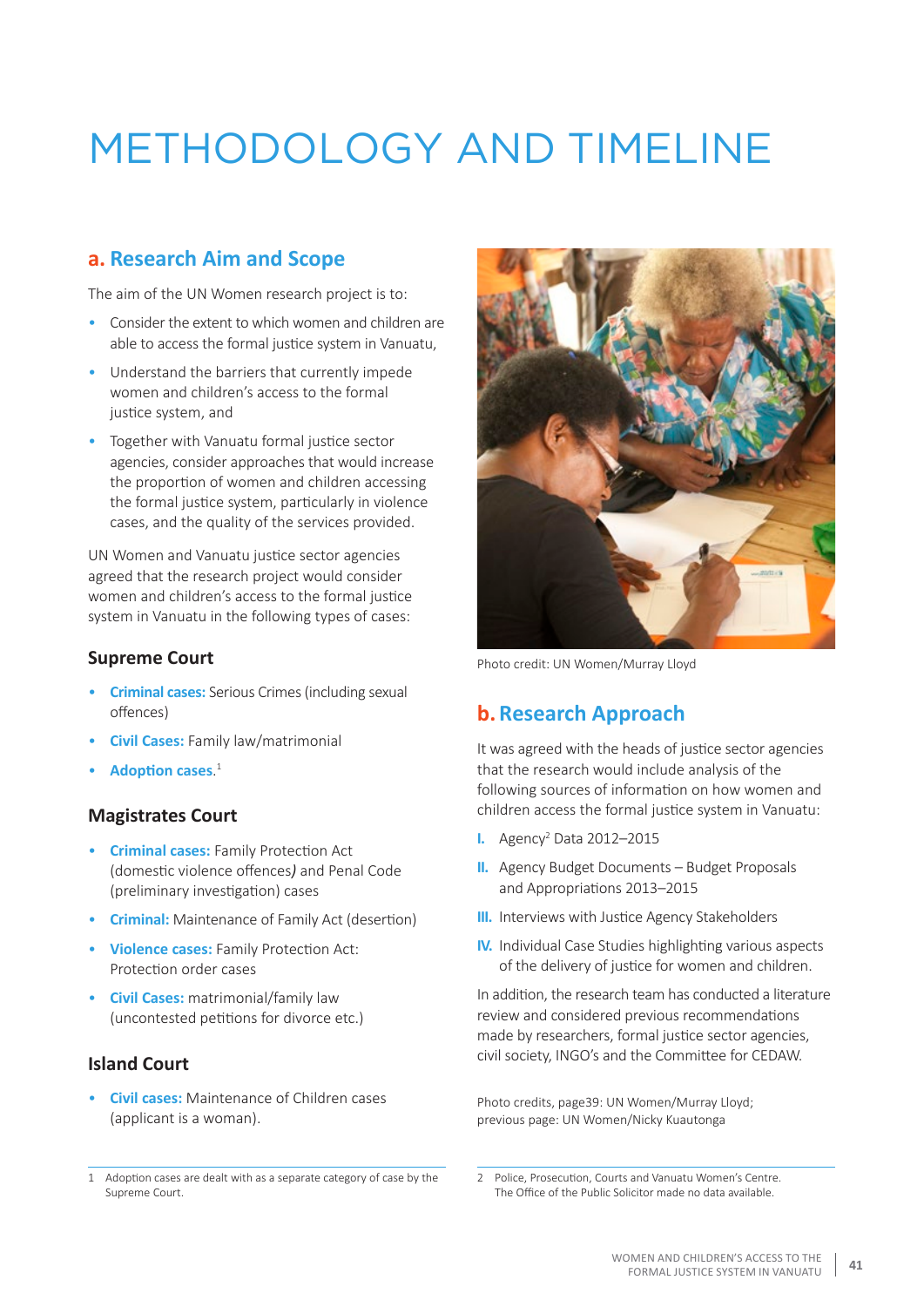## **c. Research Timeline**

This research project was undertaken over five months from mid-November – mid-April.

| <b>Month</b>                 | <b>Research Activities</b>                                                                                                |
|------------------------------|---------------------------------------------------------------------------------------------------------------------------|
| Mid-November – December 2015 | Desk review of literature concerning women and children's access<br>$\bullet$<br>to the formal justice system in Vanuatu. |
|                              | Met with heads of justice sector agencies to agree upon the<br>$\bullet$<br>methodological approach to the research.      |
|                              | Research commenced in Port Vila and Tanna.<br>$\bullet$                                                                   |
| <b>February 2016</b>         | Research continued in Luganville, Malekula and Port Vila.<br>$\bullet$                                                    |
| <b>March</b>                 | Initial key findings and recommendations discussed with heads<br>$\bullet$<br>of justice sector agencies in Vanuatu.      |
| Apri                         | Draft final report presented to UN Women.                                                                                 |



Photo credit: UN Women/Olivia Owen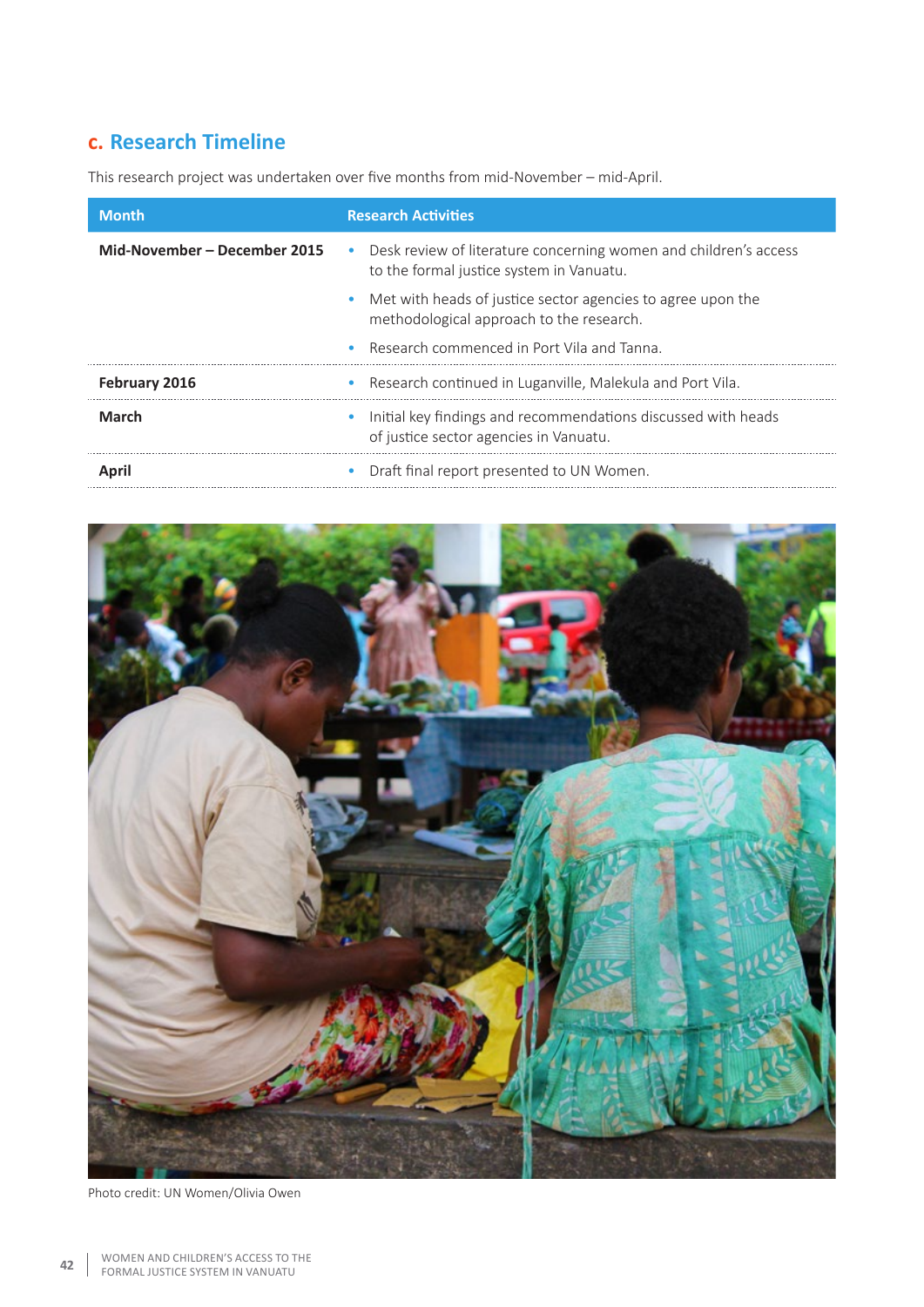# **d. People Interviewed**

After receiving the agreement from the head of each justice sector agency to interview judicial officers and agency staff, the research team mapped the justice sector agencies, civil society organisations (CSOs), disabled persons organisations (DPOs),

donor programmes and other organisations that it would be important to interview. For each formal justice sector agency a structured interview was developed. Prior to interviewing each judicial officer and agency staff member a summary of the aim of the research programme was read out and each interviewee was asked if they wished to proceed with the interview.

#### **Supreme Court**

|                  | Interviews were conducted with: |
|------------------|---------------------------------|
| <b>Port Vila</b> | • Chief Justice                 |
|                  | • 2 of 6 Justices               |
|                  | • Chief Registrar               |

#### **Magistrates Court**

|                  | <b>Interviews were conducted with all eight Magistrates:</b> |
|------------------|--------------------------------------------------------------|
| <b>Port Vila</b> | • Chief Magistrate                                           |
|                  | • Senior Magistrate                                          |
|                  | • 2 Magistrates                                              |
|                  | • Deputy Registrar                                           |
| <b>Santo</b>     | • Senior Magistrate                                          |
|                  | • Magistrate                                                 |
| <b>Malekula</b>  | • Senior Magistrate                                          |
| <b>Tanna</b>     | • Senior Magistrate                                          |

#### **Island Courts**

| <b>Port Vila</b> | <b>Island Court Coordinator</b>                          |
|------------------|----------------------------------------------------------|
|                  | Interviews were conducted with Island Court Clerks from: |
|                  | <b>Efate Island Court</b>                                |
|                  | Santo/Malo Island Court                                  |
|                  | Malekula Island Court                                    |
|                  | Tanna Island Court                                       |
|                  | Ambae Island Court                                       |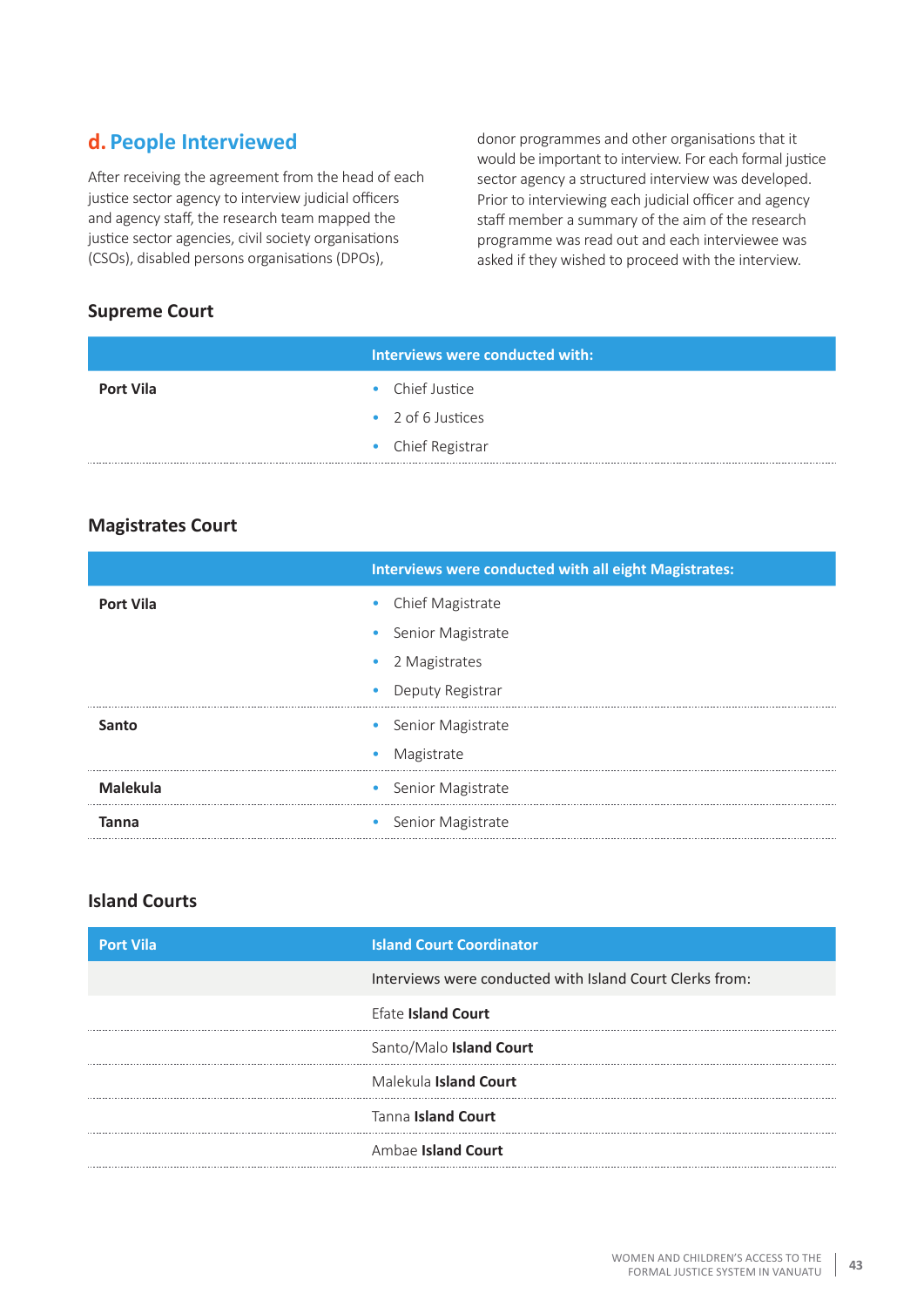## **Police**

|                                              | Interviews were conducted with:                                                                                          |
|----------------------------------------------|--------------------------------------------------------------------------------------------------------------------------|
| <b>Acting Police Commissioner</b>            |                                                                                                                          |
| <b>Commander North</b>                       |                                                                                                                          |
| <b>Family Protection Unit</b>                | 8 of 13 FPU officers:<br>$\bullet$<br>Port Vila (3/5); Tanna (1/1); Santo (3/4); and Malekula (1/2)                      |
| <b>State Prosecutor</b>                      | 5 of 11 State Prosecutors:<br>Port Vila $(1/6 -$ Officer-in-Charge), Tanna $(1/1)$ , Santo $(2/3)$<br>and Malekula (1/1) |
| <b>Other Police</b>                          |                                                                                                                          |
| <b>Criminal Investigation Department CID</b> | Deputy Director, Port Vila                                                                                               |
| <b>Tafea Area Command</b>                    | Officer-in-Charge<br>۰                                                                                                   |
| <b>CRIMS, Port Vila</b>                      | Officer-in-Charge<br>$\bullet$<br>Data Officer                                                                           |
| <b>Serious Crimes Unit</b>                   | A senior officer in Port Vila and the two officers in Tanna.                                                             |
| <b>Morality Offences Unit</b>                | Three of the four police officers in the Morality Offences Unit<br>۰<br>in Santo.                                        |
| <b>Forensics</b>                             | Officer-in-Charge of the Unit in Santo.                                                                                  |

## **Public Prosecutor**

|                  | Interviews were conducted with:                                                                         |
|------------------|---------------------------------------------------------------------------------------------------------|
| <b>Port Vila</b> | • Public Prosecutor                                                                                     |
|                  | • Assistant Prosecutors 3/5                                                                             |
|                  | • Note: Deputy Prosecutor role and 3 Assistant Prosecutor posts<br>were vacant at time of the research. |
| Santo            | • Assistant Prosecutor $(1/1)$                                                                          |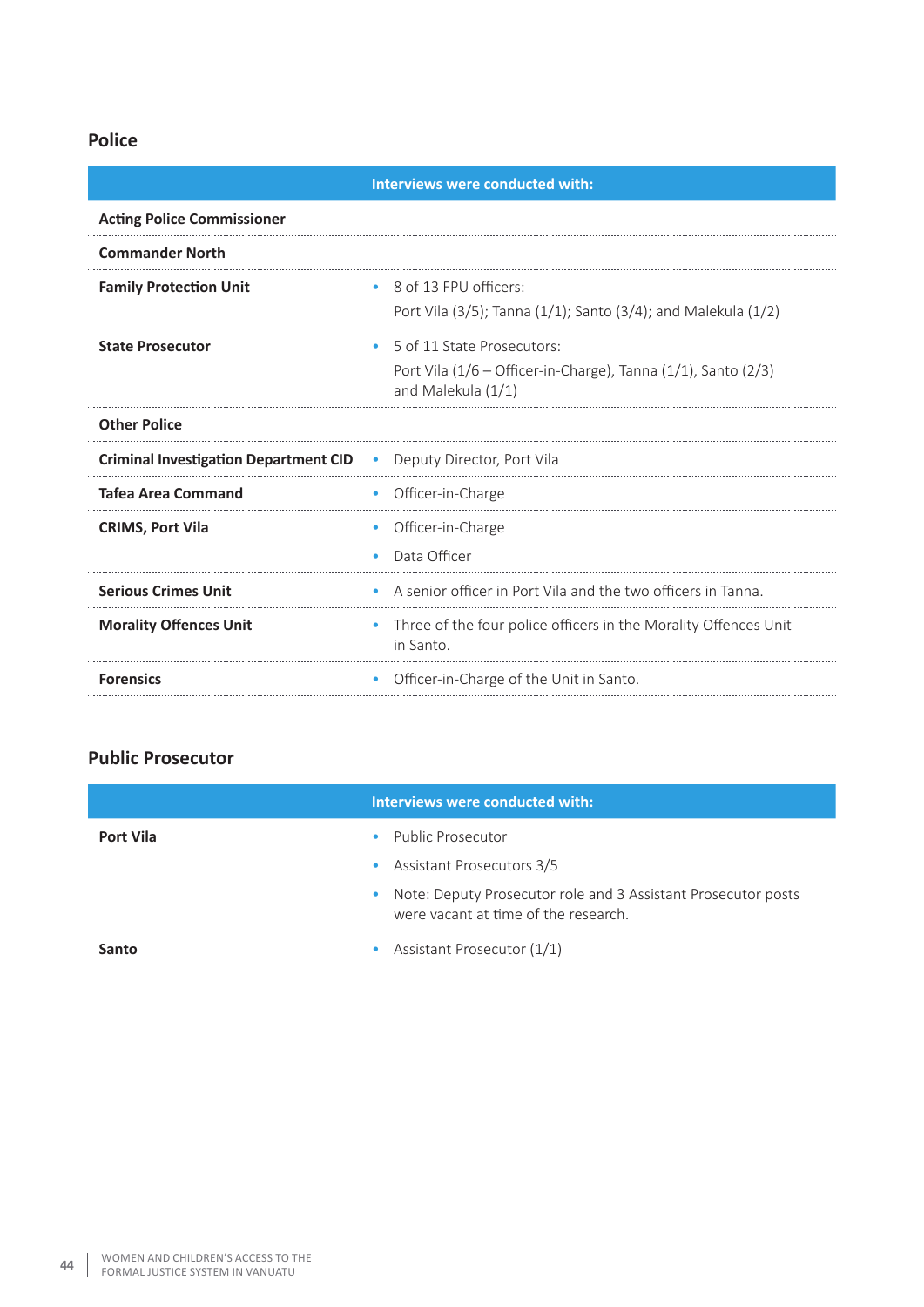## **Vanuatu Women's Centre**

|                  | Interviews were conducted with:   |
|------------------|-----------------------------------|
| <b>Port Vila</b> | Director<br>$\bullet$             |
|                  | Legal Adviser and Legal Assistant |
|                  | Research Officer<br>$\bullet$     |
|                  | Counsellor<br>$\bullet$           |
| Sanma            | • Project Officer                 |
|                  | • Community Educator              |
|                  | Counsellor<br>$\bullet$           |
| <b>Malampa</b>   | • Project Officer                 |
|                  | • Volunteers                      |
| <b>Tafea</b>     | • Project Officer                 |
| <b>Torba</b>     | • Project Officer                 |
|                  | • 2 Counsellors                   |

## **Public Solicitor**

|       | Interviews were conducted with: |
|-------|---------------------------------|
| Santo | • Senior Legal Officer (1/2)    |

# **Ministry of Justice**

|                  | Interviews were conducted with:                                  |
|------------------|------------------------------------------------------------------|
| <b>Port Vila</b> | • Director General                                               |
|                  | • Director of Department of Women's Affairs and 2 staff members. |
|                  | • Disability Desk                                                |
|                  | • Child Protection Officer                                       |
|                  |                                                                  |